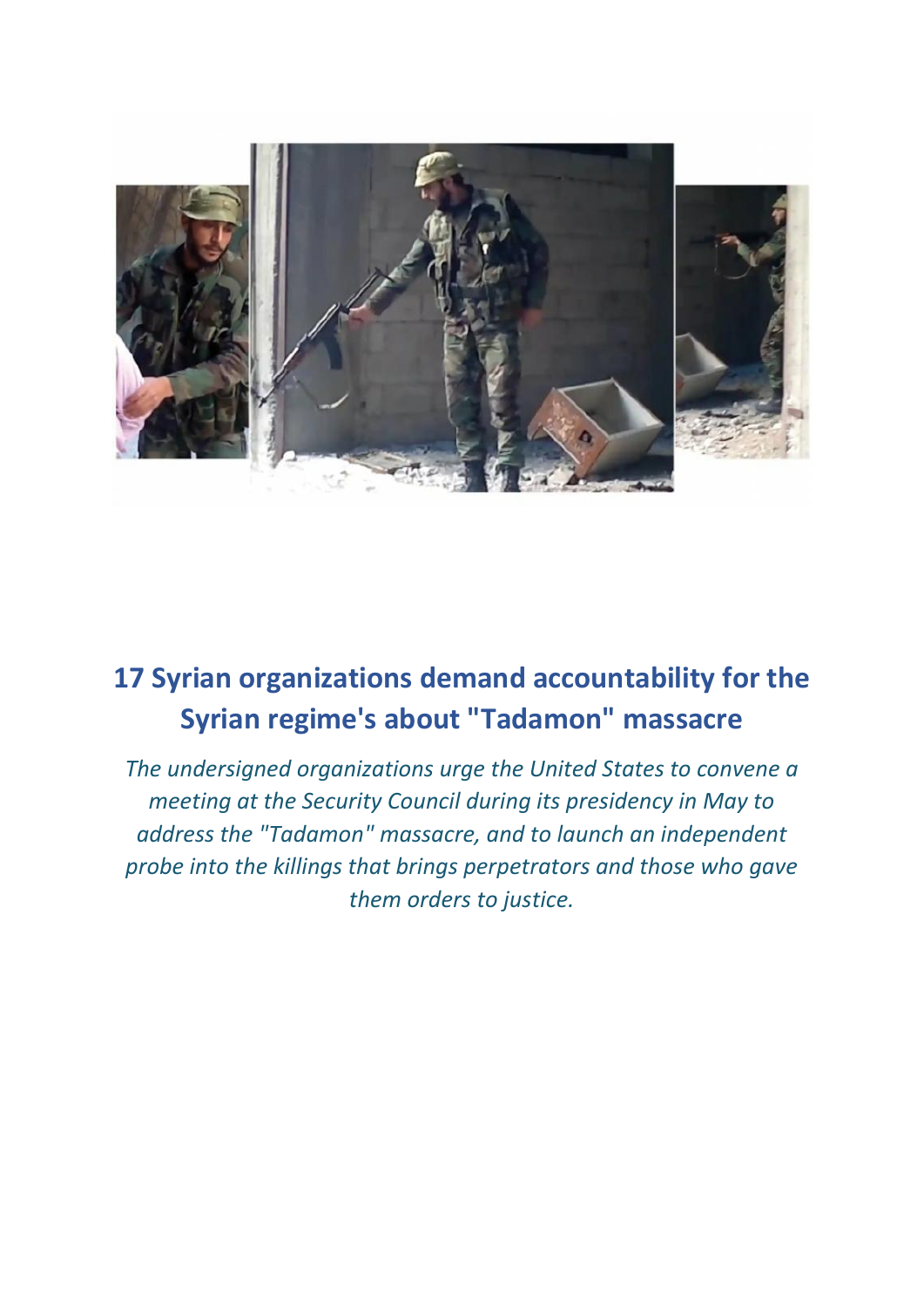The Honorable Linda Thomas-Greenfield United States Permanent Representative to the UN United States Mission to the UN 799 United Nations Plaza New York, NY 10017

May 9, 2022

Dear Ambassador Thomas-Greenfield,

We, the undersigned Syrian humanitarian, human rights, and civil society organizations, are deeply shocked by the massacre of at least 41 civilians in Tadamon neighborhood in Damascus, committed in April 2013 by members of branch 227 of Syria's military intelligence service (mukhabarat), the details of which were recently revealed in a report by The Guardian. We are writing to demand immediate action to address this massacre, which amounts to a war crime, and hold perpetrators accountable at the UN Security Council.

The footage clearly showed the two main perpetrators marching blindfolded, zip-tied men and women toward a giant hole they did not know was in front of them. One by one the civilians were deliberately shot dead. Their bodies were buried on top of each other in a mass grave then incinerated as the perpetrators laughed and smoked.

For nearly 11 years our organizations have collectively documented mass atrocities and human rights violations in Syria and advocated for protection and accountability. The White Helmets have pulled countless civilians from under the rubble of Syrian and Russian airstrikes, we've documented deliberate attacks on schools, hospitals, and civilian infrastructure, and we've seen in horror photos of tortured bodies of detainees smuggled out by the military defector Caesar. But never before have we seen such clear evidence of a war crime committed and videotaped by Assad's intelligence services in broad daylight, in cold blood, with no regard for the humanity of the victims or concern for consequences.

In the days since the report came out, families started seeking the faces of their missing loved ones among those being led to their deaths in Tadamon.